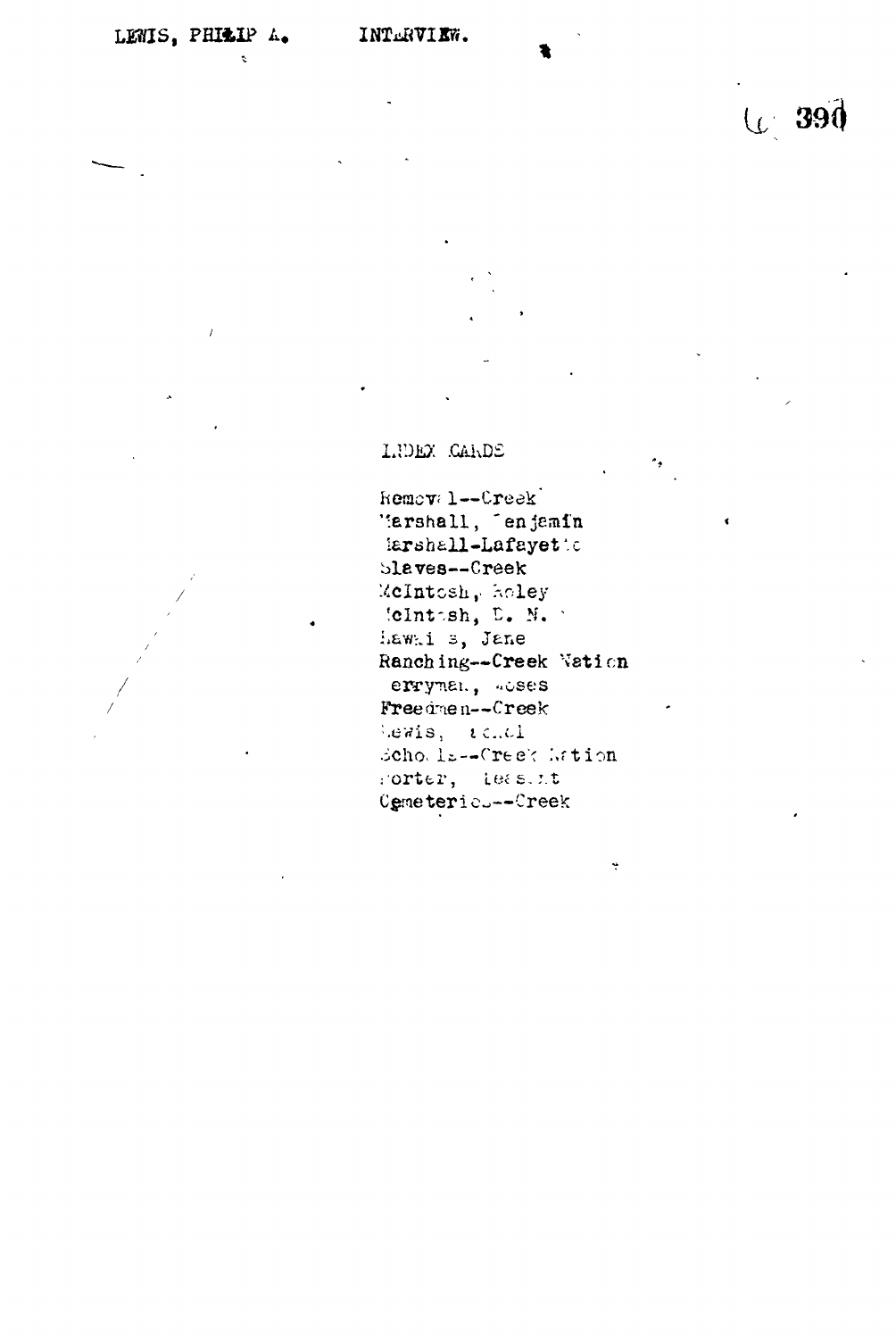|  | LEWIS, PHILIP A. |  | INTERVIEW |
|--|------------------|--|-----------|
|--|------------------|--|-----------|

| Form $A - (S - 149)$ |  |  |  |  |  |
|----------------------|--|--|--|--|--|
|----------------------|--|--|--|--|--|

 $\hat{\mathbf{z}}$ 

| BIOGRAPHY FORM<br>WORKS PROGRESS ADMINISTRATION<br>Indian-Pioneer History Project for Oklahoma | 391<br>$\mathcal{L}^{\text{max}}_{\text{max}}$ |  |
|------------------------------------------------------------------------------------------------|------------------------------------------------|--|
|                                                                                                |                                                |  |
|                                                                                                |                                                |  |
| This report made on (date) May 4th. 1937                                                       |                                                |  |
| 1. Name Philip A. Lewis (Creek Freedman)                                                       |                                                |  |
| 2. Post Office Address Muskages, Oklahoma                                                      |                                                |  |
| 3. kesidence address (or location) <b>Route 1. Box 58</b>                                      |                                                |  |
| 4. DATE OF BIRTH: Month <b>November 4th</b> : Day $\frac{1870}{1600}$                          |                                                |  |
| 5. Place of birth <b>Creek Nation, Ind. Ter.</b> 1988.                                         |                                                |  |
| 6. Name of Father Abram Lewis Place of birth Creek Nation                                      |                                                |  |
| Other information about father Greek Freedman                                                  |                                                |  |
| 7. Name of Mother Rachel Lewis Place of birth Creek Nation                                     |                                                |  |
| Other information about mother Creek Freedman                                                  |                                                |  |
| Notes or complete narrative by the field worker dealing with the life and.                     |                                                |  |

story of the person interviewed. Refer to kanual for suggested subjects 2nd questi6ns. this form. Number of sheets attached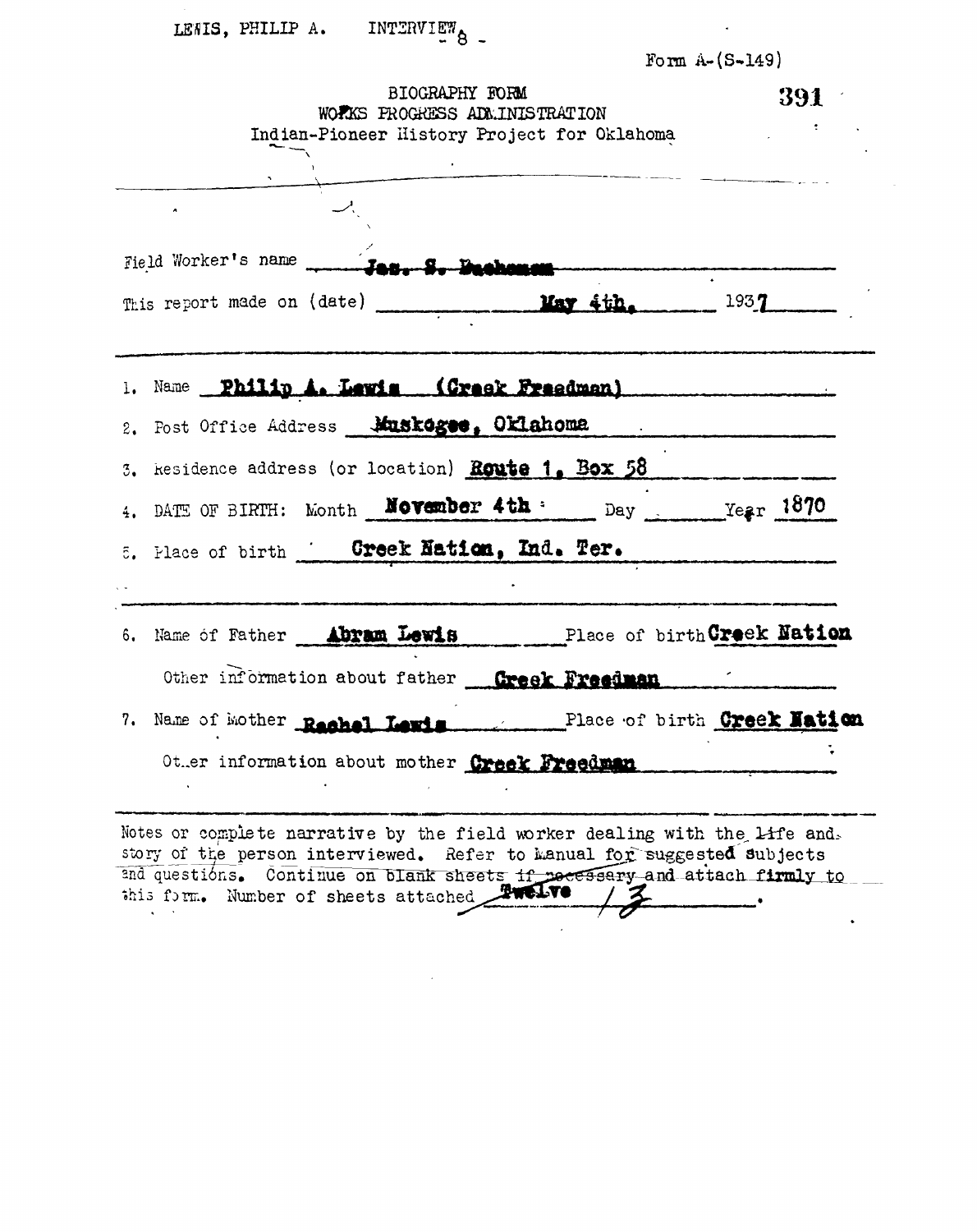ra a la component

 $\mathcal{L}_{\mathcal{G}_{\mathcal{F}}}$ 

 $\mathcal{L}$ 

 $392$ 

牙

PHILIP A. LEWIS, (Creek Freedman) Infoemant. **Route 1, Box 58, Muskogee, Oklahoma. May 4, 1?37. -Jas< S. Buchanan**

The Seventh Treaty with the Creeks was concluded **at Indian Springs in 1821\*. By this treaty the Creeks surrendered control of a part of their reservation adjoining the Flint and Chattahoochee rivers, reserving to the Indians i .000 acres surrounding Indian Springs and also reserving a square mile of land for Chief Mclntosh on the bank of the Ocmulgee river, and and a square mile each for Michey Barnard, James Barnard, Buckey Barnard., Casena Barnard and Efauemathlaw on the Flint river. For this cession of land the United** States agreed to pay  $\psi$ 10.000 in **dash,**  $\psi$ **e.000** upon the **ratification of the treaty, #5.000 annually for two** years, \$16.000 annually for five years thereafter and \$10.000 thereafter for six years. This treaty also provided that the United States would assume a claim of the state of Georgia against<sub>o</sub>the Creek Hation in **the amount of \$2^0.000. /**

**The Eighth Creek Treaty negotiated at Indian Springs on February 12, 1825, provided for the relinquishment of" practically all of the Creek holdings in Georgia in exchange for lands west of the Mississippi river and a**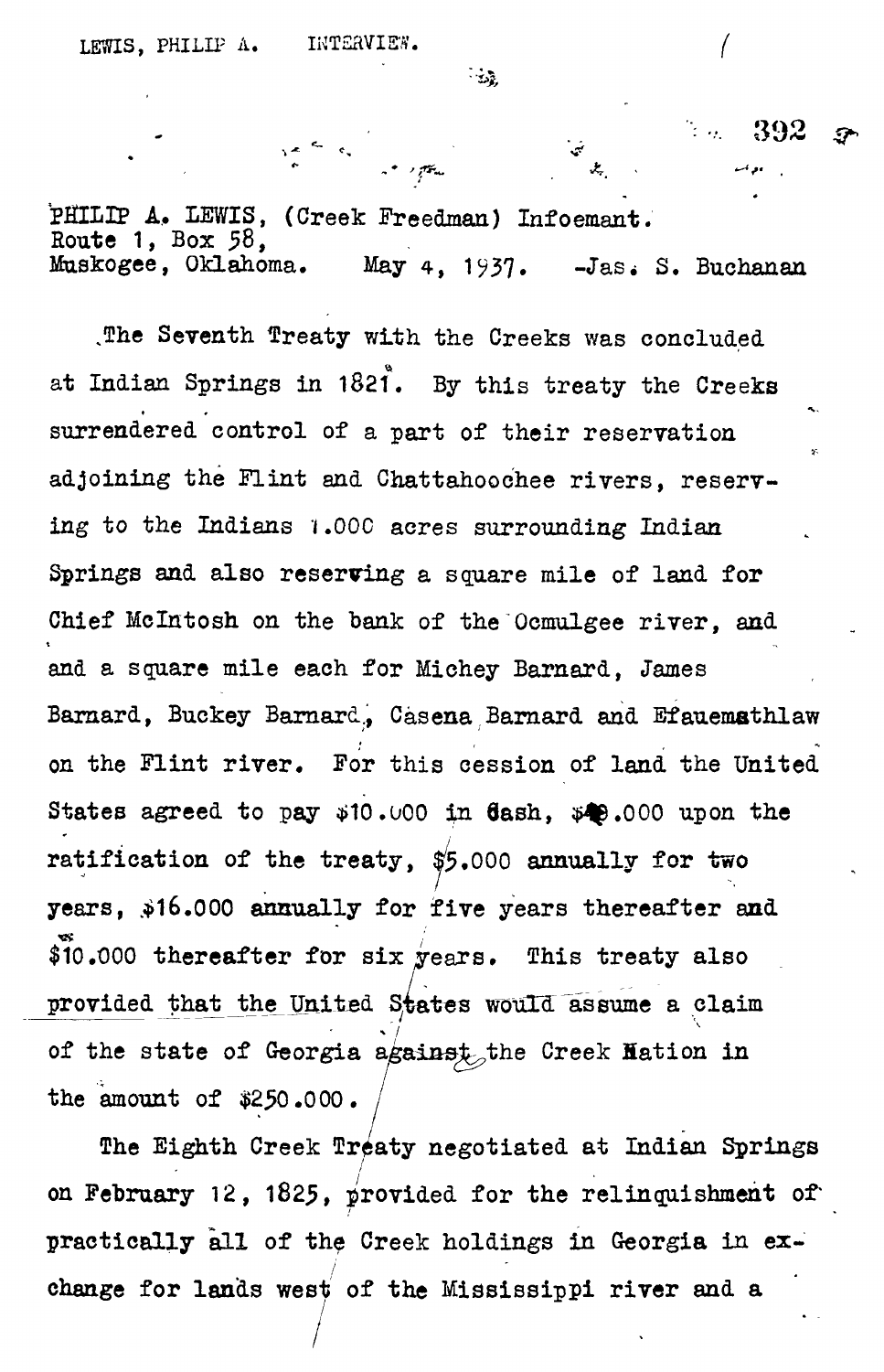**r** 

**\**

 $\{3\}$ 

**PHILIP A. LEWIS**

money consideration of \$5.000.000. This treaty was signed by William McIntosh, head chief and fifty-one **Town chiefs and head men of the Creek Nation, but /** the Takaubatchee delegates refused to sign<sub>i</sub>it. It **7** created such a factional division in the tribe that **I- almost caused a civil war. Charges of bribery Were** made against the signers of the treaty and the opposition become so strong that President John Q. Adams declined to carry it into effect. Two months later Chief William McIntosh was ass**assinated** by Creeks later Chief William McChief Chief William March William State William State William State William State Chief W<br>And Creek will be controlled by Creeks and Chief William State Chief William State Chief William State Chief C **/** the treaty with him were driven from the reservation.

,393

After the assassination of Chief McIntosh Roley **/** McIntosh, a brother of Chief McIntosh with a contingent of Creek emigrants left Georgia and came to the Indian territory and settled between the Arkansas and the Verdigris rivers east of the **Tullahassee** mission. This was the first emigration of the Creeks to the new  $\mathcal{L}$  is the first emigration of the  $\mathcal{L}$   $\mathcal{L}$  is the new  $\mathcal{L}$  $\frac{1}{2}$   $\frac{1}{2}$   $\frac{1}{2}$   $\frac{1}{2}$   $\frac{1}{2}$   $\frac{1}{2}$   $\frac{1}{2}$   $\frac{1}{2}$   $\frac{1}{2}$   $\frac{1}{2}$   $\frac{1}{2}$   $\frac{1}{2}$   $\frac{1}{2}$   $\frac{1}{2}$   $\frac{1}{2}$   $\frac{1}{2}$   $\frac{1}{2}$   $\frac{1}{2}$   $\frac{1}{2}$   $\frac{1}{2}$   $\frac{1}{2}$   $\frac{1}{2}$  one of the most prominent names connected with the tribe

**one of the most prominent names connected with the tribe\***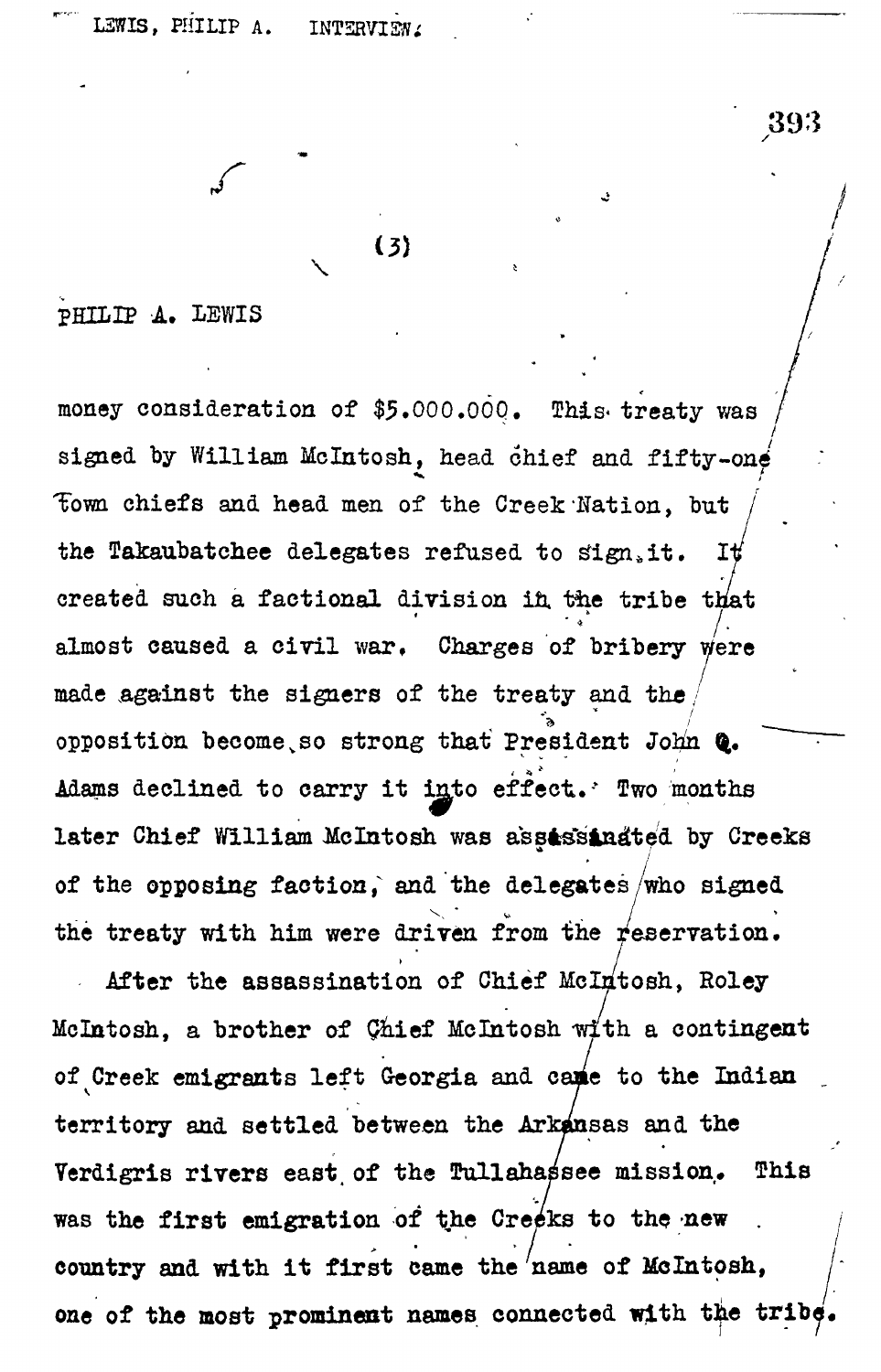PHILIP A. LEWIS-

**With Roley Mclntosh, in the. Creek emigration**  $\overrightarrow{11}$  1832 were Ben and Lafyette Marshal, Creeks, who **were sfare owners and considered wealthy Creeks..**

**, (3)**

The Marshals, Ren and Lafyette, (Cousins) **established a plantation north and west of where the town of Wybark is how situated. Their claims 4, extended about one mile west and a 'part of. it east of where the KJaty railroad was afterwards built.** The low land east and south from their claim, ineluding where the town of Wybark is now situated **wa§ a jungle swamp.**

With this emigration also was John and Kendle **Lewis, (white,) intermarried ^Creeks, their wi^res** owning several slaves. They settled just west of **the Marshals<sup>1</sup> , adjoining the Marshal claim.**

**Roiey Mclnt.osh established a plantation adjoining the Lewis claim on the west. His also established another place which he called his home place north**east of where the **Tullahassee Mission was later estab**lished, That was his private residence and the slaves **lived on the other place, the plantation near the** *r r r r r r r r r r r r r r r r*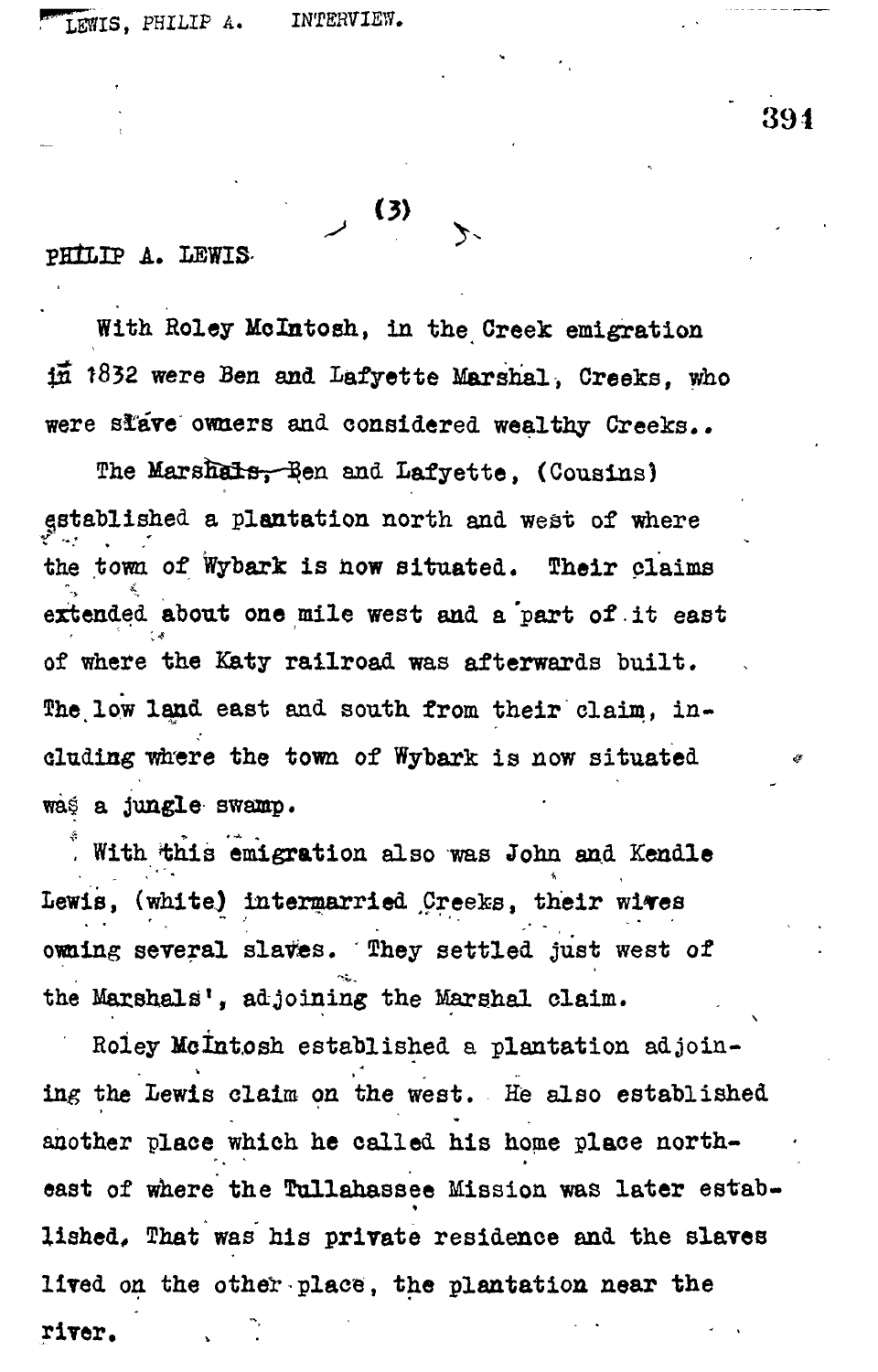$(4)$ 

#### PHILIP A LEWIS

**^s Boley Mclhtosh later established a cattle ranch consisting of many acres situated between the Arkansas** river and where the town of Broken Arrow now stands. **Roley Mo In tosh was inclined to be more of stock man than he was a farmer and was prosperous in that line.**

Jane Hawkins, the daughter of Chief William **Mclatosh (assassinated prior to the emigration) and her brother D. N. Mclntosh were members of this same emigration and brought with them the slaves they inherited from their father at his- death, and settled on a claim southwest of Tullahassee.**

Lafyette Marshal later improved a claim on the **filgh land east of what is now called the Choska Bottom.** 

**Hose Perryman was another slave owner of that district, his claim was just south of Lafyette Marshal's place near Choska Bottom.**

**i My grandfather on my father's side, Charles Lewis was a slave owned by Kendle Lewis and came to this country with the first emigration of the Creeks in 1832.**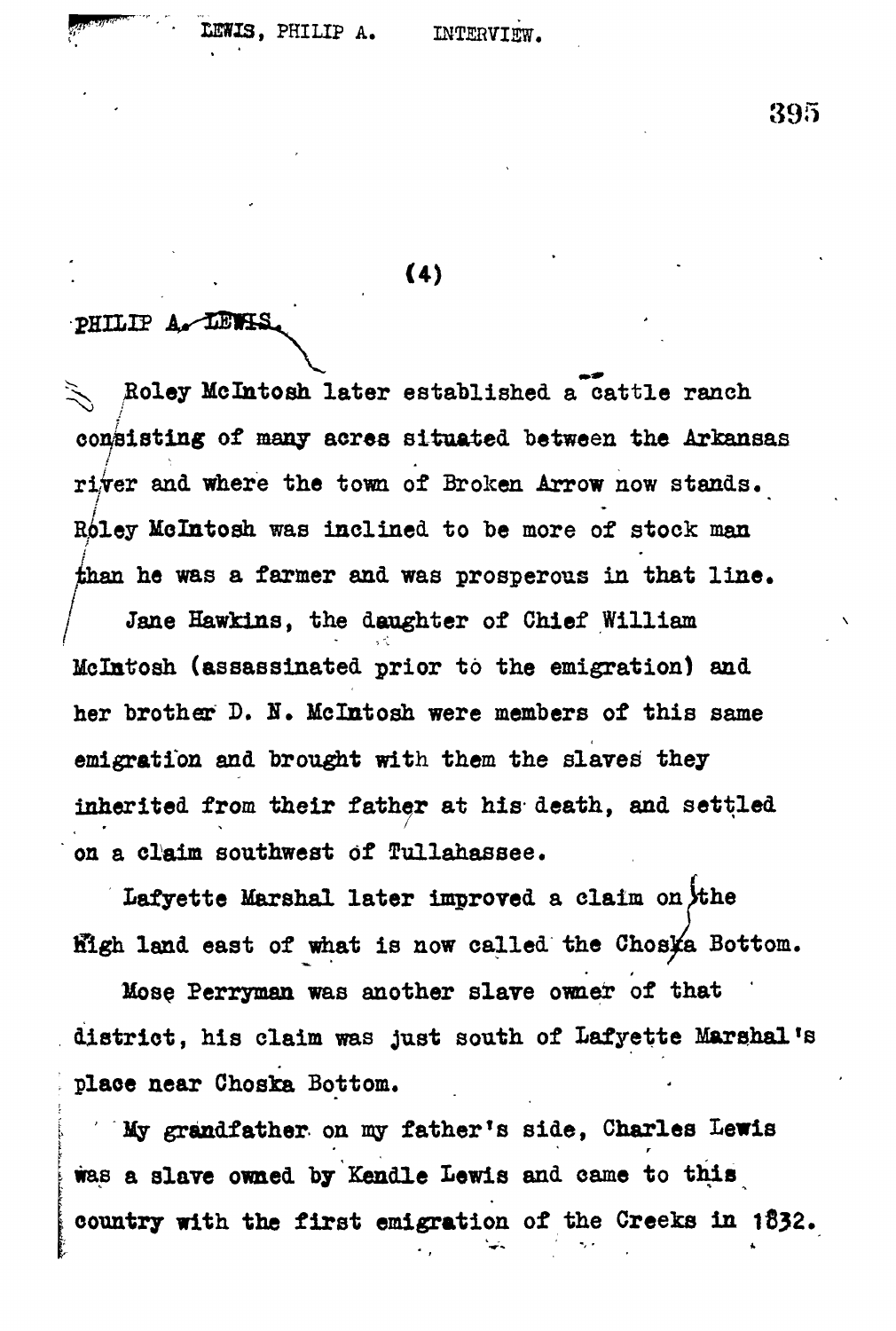LEWIS, PHILIP A. INTERVIEW.

398

 $(5)$ 

#### **PHILIP A. L£|WIS .**

My grandmather, Rachel Lewis was also a slave and owned by Louisa Lewis. My grandparents were **married after they came to this country.**

My father, Abram Lewis, was born in the Lewis **settlement about 1844 and died in 1871 when I was only one year of age.**

**My grandfather on my mother<sup>T</sup>s side was Saa Hawkins, a slave owned by Jane Hawkins, and my grandmother on my mother \*• side was Miley Me-Intosh, a slave, owned ^y Roley Melntosh, They** also came with the first. Creek emigration and were married after coming to the territory, and **my mother was born about 1852. Her name \* was** Mary Ann Hawkins and was married to my father. **Abram Lewis in 186B«**

**I (Philip A» Lewis) was born November 4, 1870 on the old Lewis place and was the only child born to that union. After the death of my father which occured when I was only one**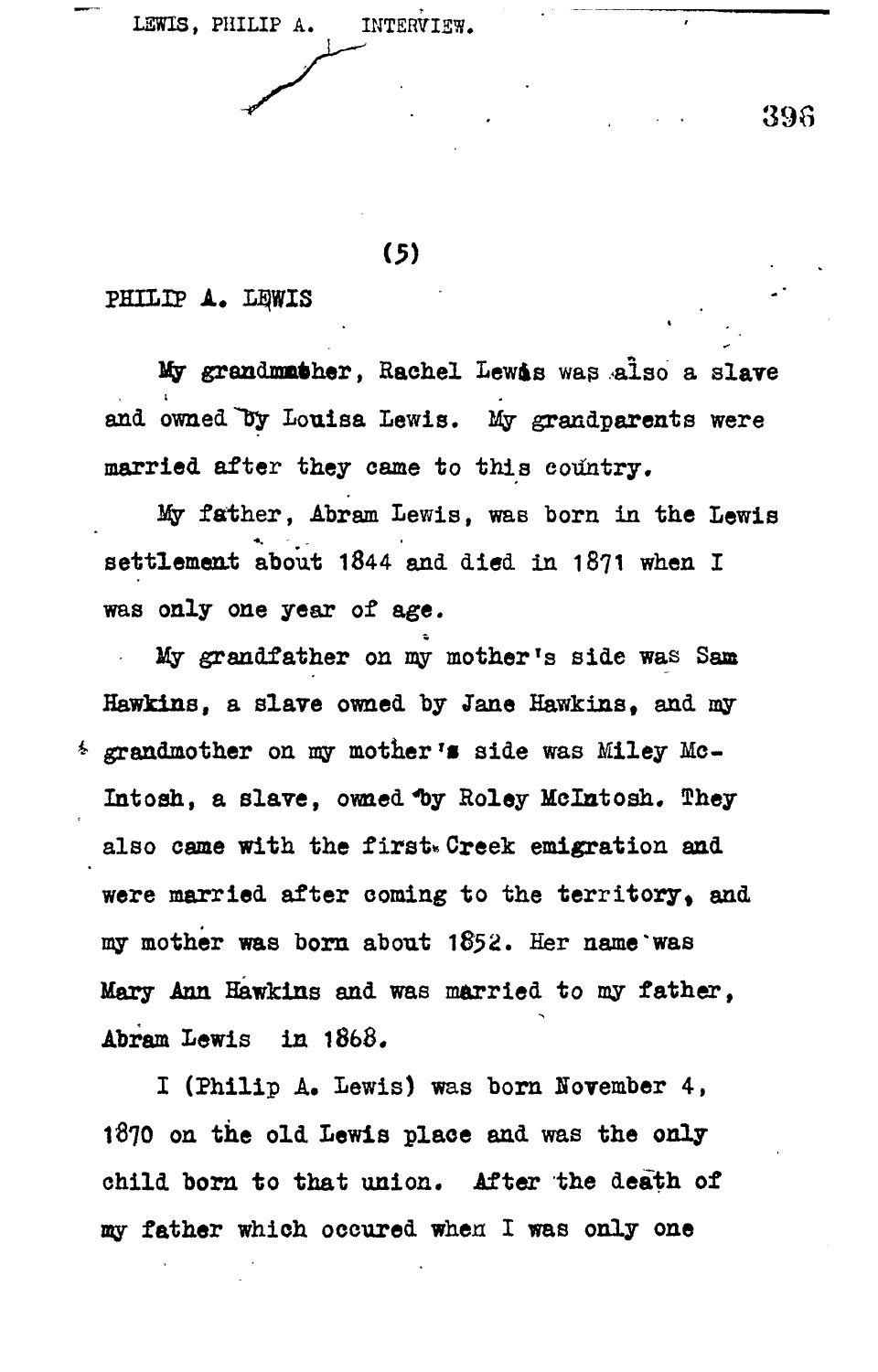LEWIS', PHILIP A.INTERVIEW.

**397**

# **> (6)**

**PHH.IP A. IBWIS**

**year of age, I was takes and cared for by my grandmother, Rachel Lewis until I was about twelve years of age. She was one of the largest planters in that part of the country and was the community humanitarian. She always made a home for every orphan or destitute child in the** country and reared many besides myself. During **ray years with her, I am sure there\* was never less than twenty such cases living with, and depending on her for support, including widows and orphans of both, Indians and Hegros. When I became school age, I, with the other children she was caring for attended school at the old Fountain church and school which was a log structure and located east of the Gabriel Jamison place and south of the Mclntosh, or Jamison cemetery. The last teacher I had at that old school was Mattie Birdoff, later the wife of Pleaant Porter, Chief of the Creek Nation.**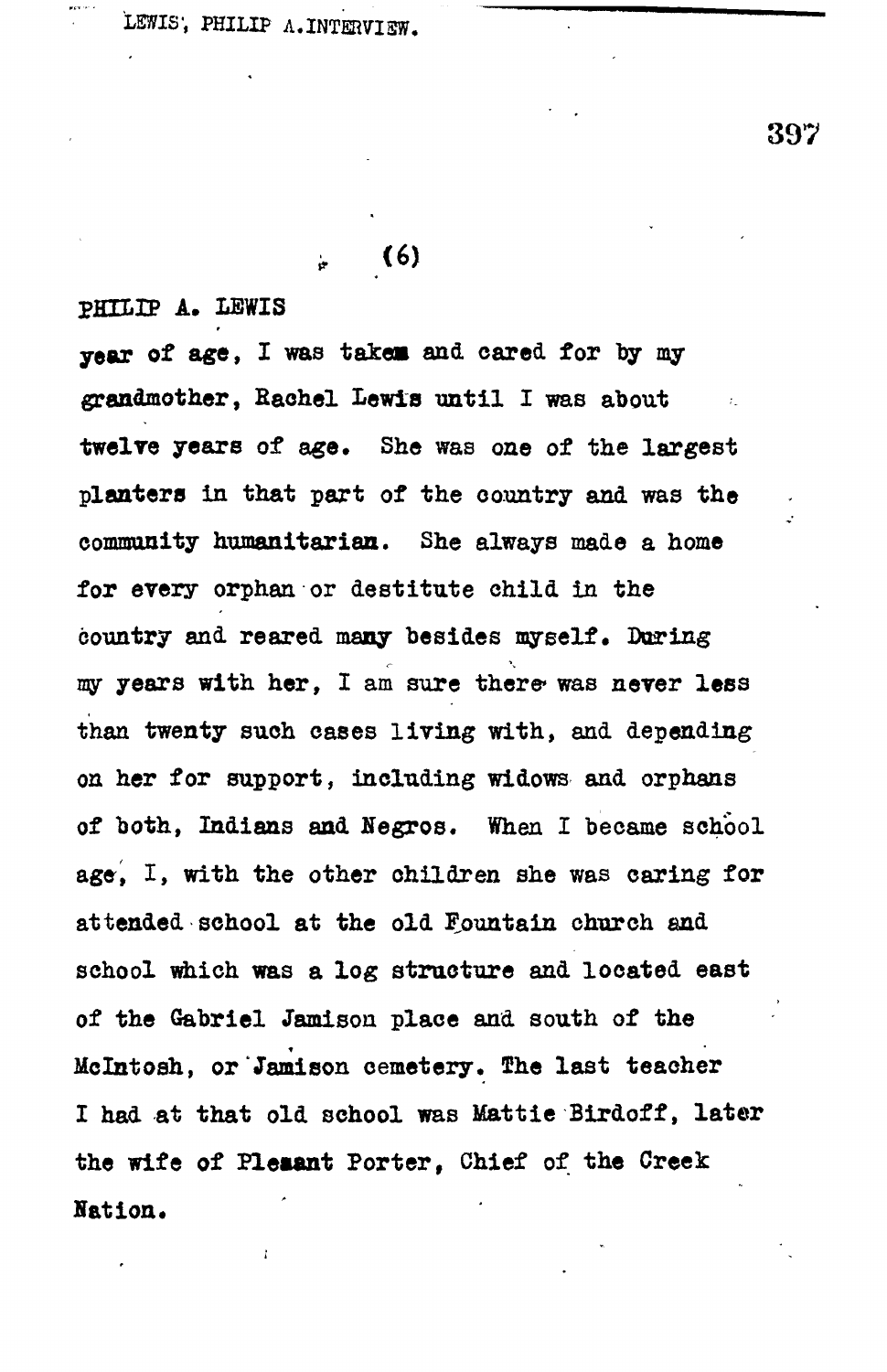# **(71 >**

## **PHILIP A. LEWIS**

**After the death of my grandmother I made my** home with my mother and step-father, Denis Marshal<sub>n</sub>p **at the old Lafyette Marshal place about four miles** west and one mile north of where the town of Porter **now stands. I lived with them two years and was** then placed in the Tullahassee mission when it was **opened to the Creek freedmen in 1884 by the American «** Baptist Home Mission Society. I remained in this school about four years.

The last<sup>eb</sup>year I was at the Tullahassee mission I was made an assistant teacher, but during that time I continued my advanced studies.

**time I continued my advanced studies.**

\*y.

Ġ,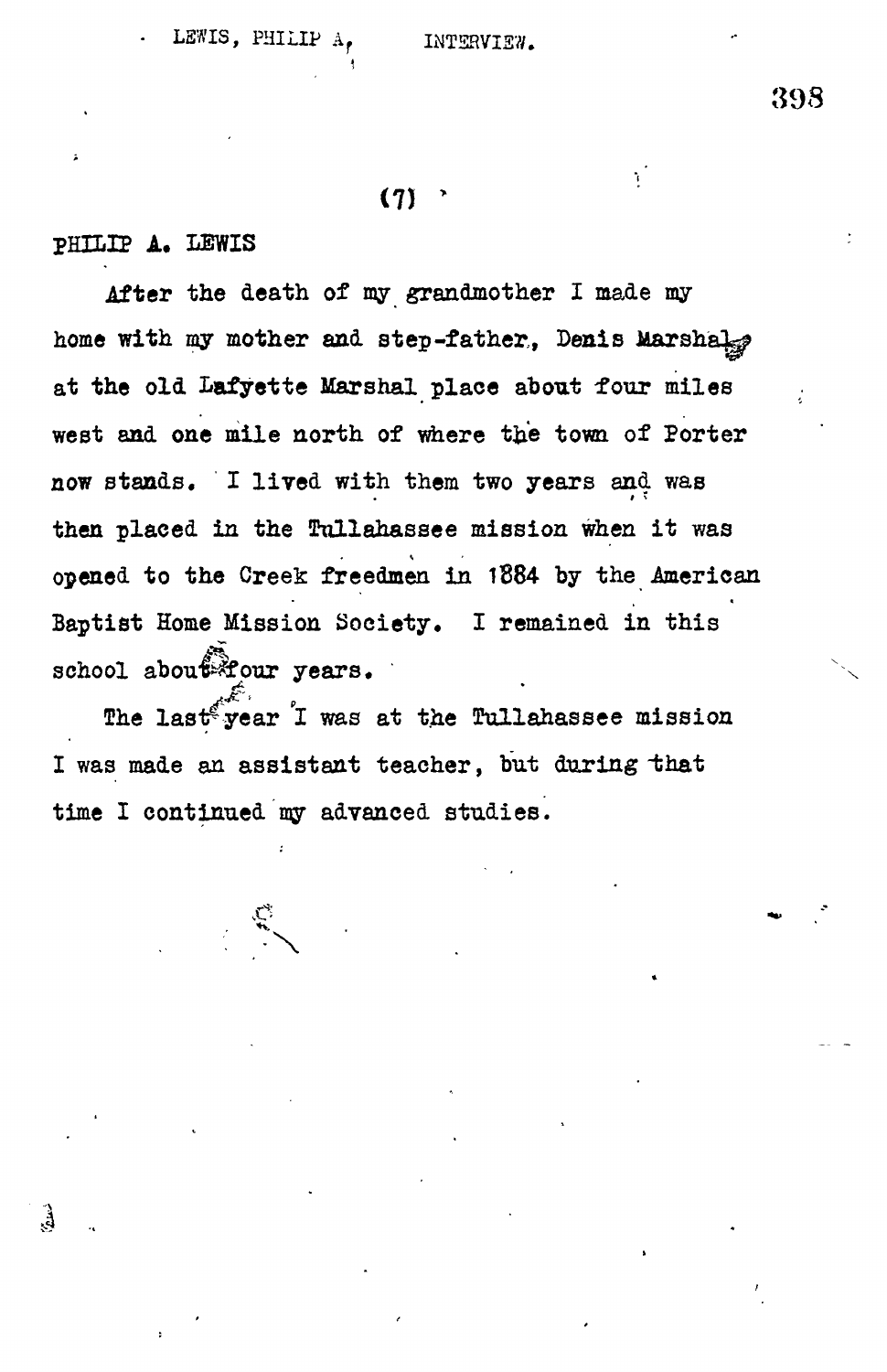### $(1)$

## **PHILIP A, LEWIS**

**King Kernel, the grandfather of Abrem' Lewis and father of my grandmother, Rachel Lewis was born about 17RI>« He came to the Indian territory with the Creek emigration of 1S^2 as a slave, owned by Sookey; Kernel, a Creek slave owner.**

**I recall a story my great grandmother, Rachel** Kernel told to us children many times of how she **happened to meet and marry my great grandfather,** King Kernel. She was a very light malata and **stately, a very beautiful woman when she was young, I am sure. King Kernel was a very large...** man, tall and erect<sub>3</sub> more than six feet in height, a veritable giant. The story as she would relate **?it was as follows: • ,**

**"When I was only a girl I was taken to a slave market with some other slaves to be sold by a slave trader. Just before the sale my. attention . sras attracted by a very large young fellow in the crowd tfho seemed to never be looking at anyone eicept me. Finally, after working his way closer**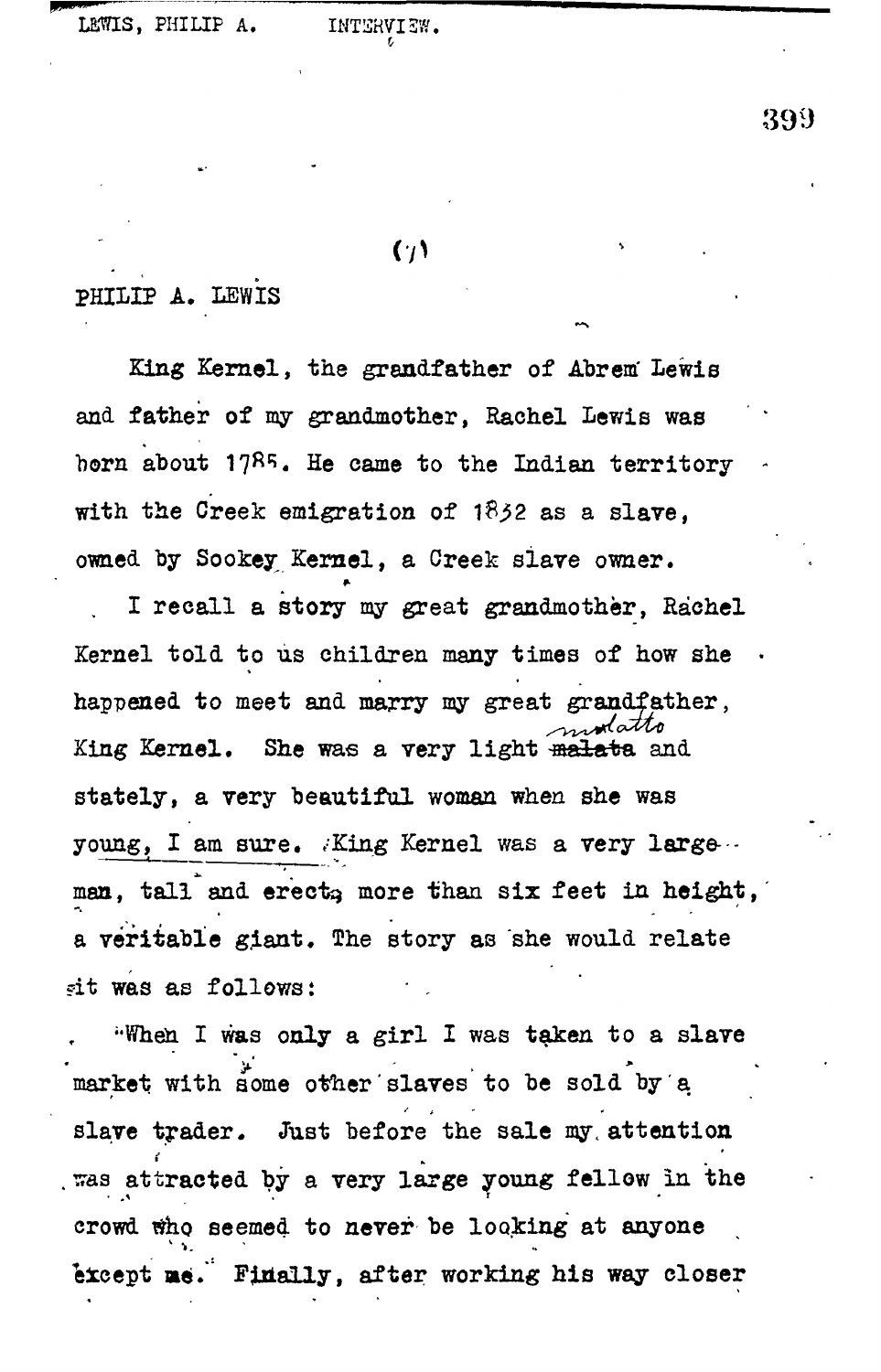#### **(8)**

#### **PHILIP A. LEWIS**

**and closer to me and the opportunity presented its self, he leaned over and whispered to me, ••If I persuade my master to buy you, will you marry ne?<sup>B</sup> as I looked up into his face, somehow, something made me say "yes". Without another word he turned and disappeared in the ] crowd. He was gone,^I was bewildered, lost In a haze of jumbled thoughts. Who was he? to** come to me from among the people, the greatest **number of people I had ever'seen in my life. Why had he said such words, received my answer and. then disappeared as suddenly and mysteriously as he had came? What did it. all mean? I could not understand. Then I saw him, head and shoulders** taller than anyone else, making his way through the **crowd in my .direction, and as he came closer I saw there was another man with him. They came near us** and stopped, stood there togather looking in my **direction and after a short whispered conversation, they approached my master, and shortly I was the .**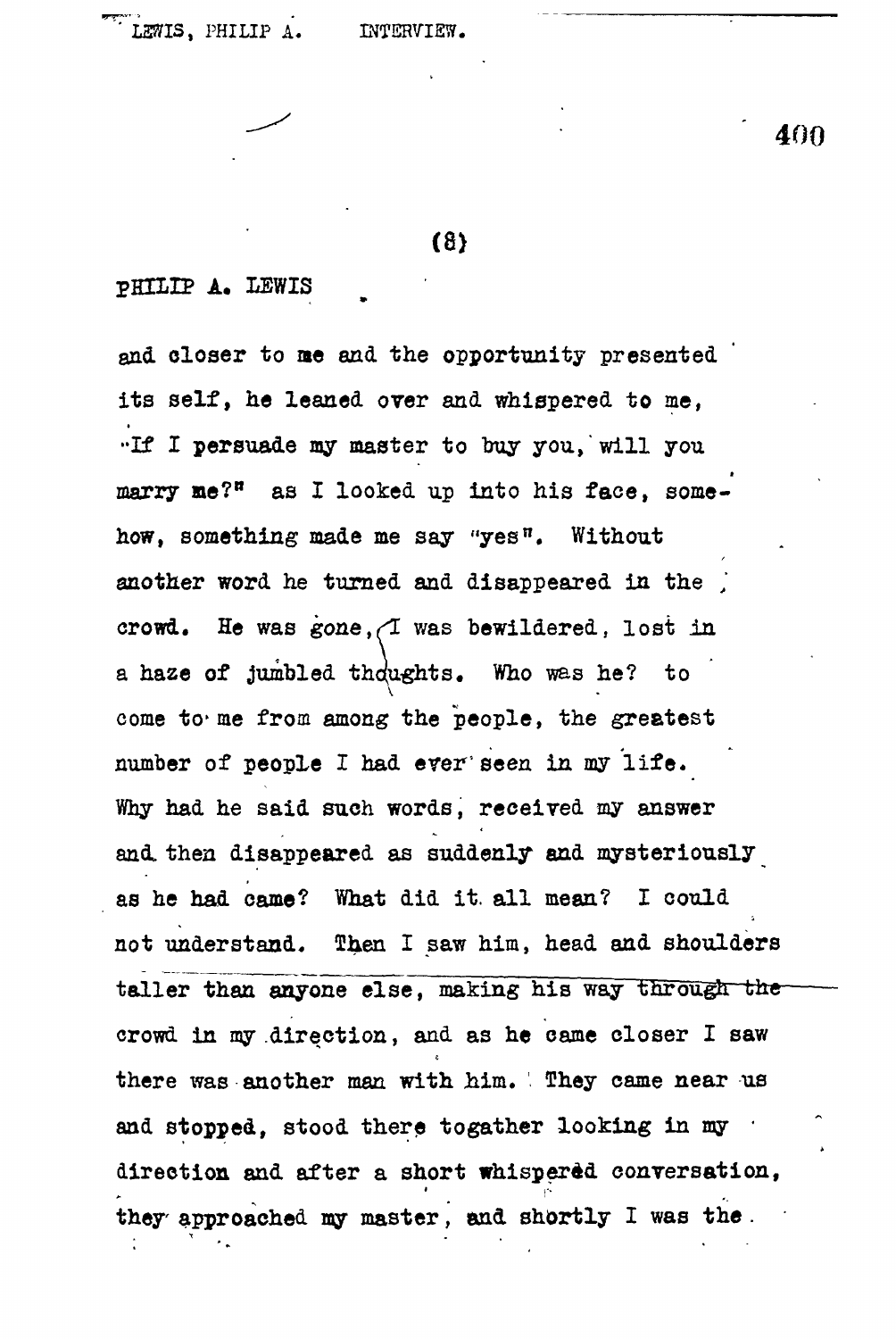**(9)**

PHILIP A. LEWIS

**property of a new master, who was the owner, of** the man to whom I had given the answer "yes", King Kernel. Our master taken King and  $\pm$  to ' **his place and we were married immediately thereafter, though in slavery, we were happy, uur** master was kind to not seperate us during slavery **time and after we were made free people, only God could seperate us..**

**King Kernel assumed the name "Kernel" from his master, and the name "King" was given him** account of his stately stature, but to me, he **was in reality a King. •• —**

**It afforded my great grandmother great pleasure** to the foregoing story and I am sure they were a **happy couple. They fead spent more than eighty** years togather when the death of King Kernel seperated them 'in 1873 at the age of 108 years. Twelve years later his faithful mate passed away at the approximate age of 103 years.

401

**\** 1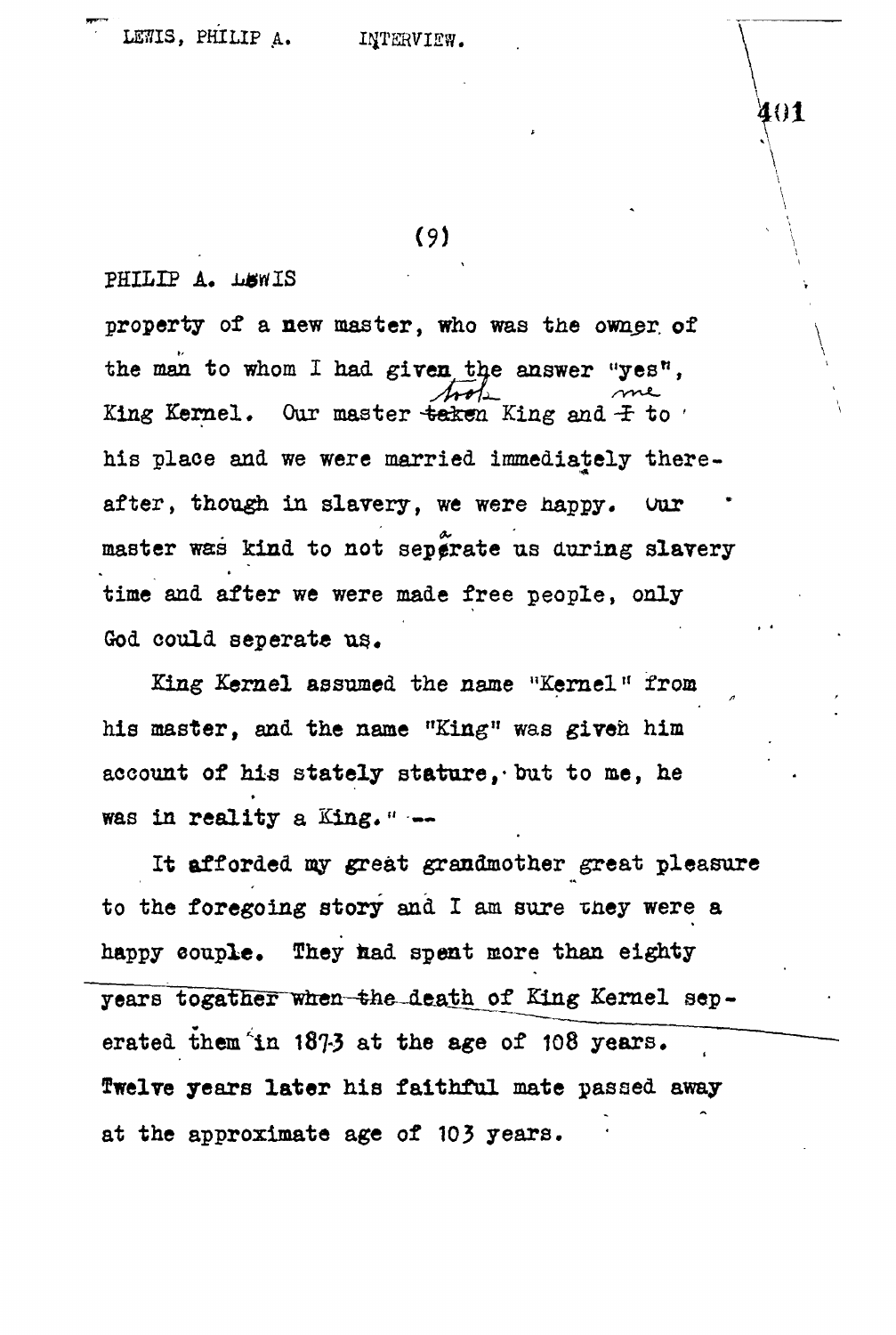# **(10)**

#### **PHILIP A, LEWIS**

**Rachel Kernel spent the last few years of her life, after the death of King Kernel, with** her daughter, Dellila Bruner in the Mose Perry**man settlement southwest of the presant site** of Porter. Her daughter Dellila was born in **1804 and died September 23, 1&99 at the age of 95. These aged peopler King Kernel, his faithful campanion, Rachel and her daughter, Dellila are at rest in the old family plot in the old Fountain cemetery, which is known as the Jamison** cemetery today.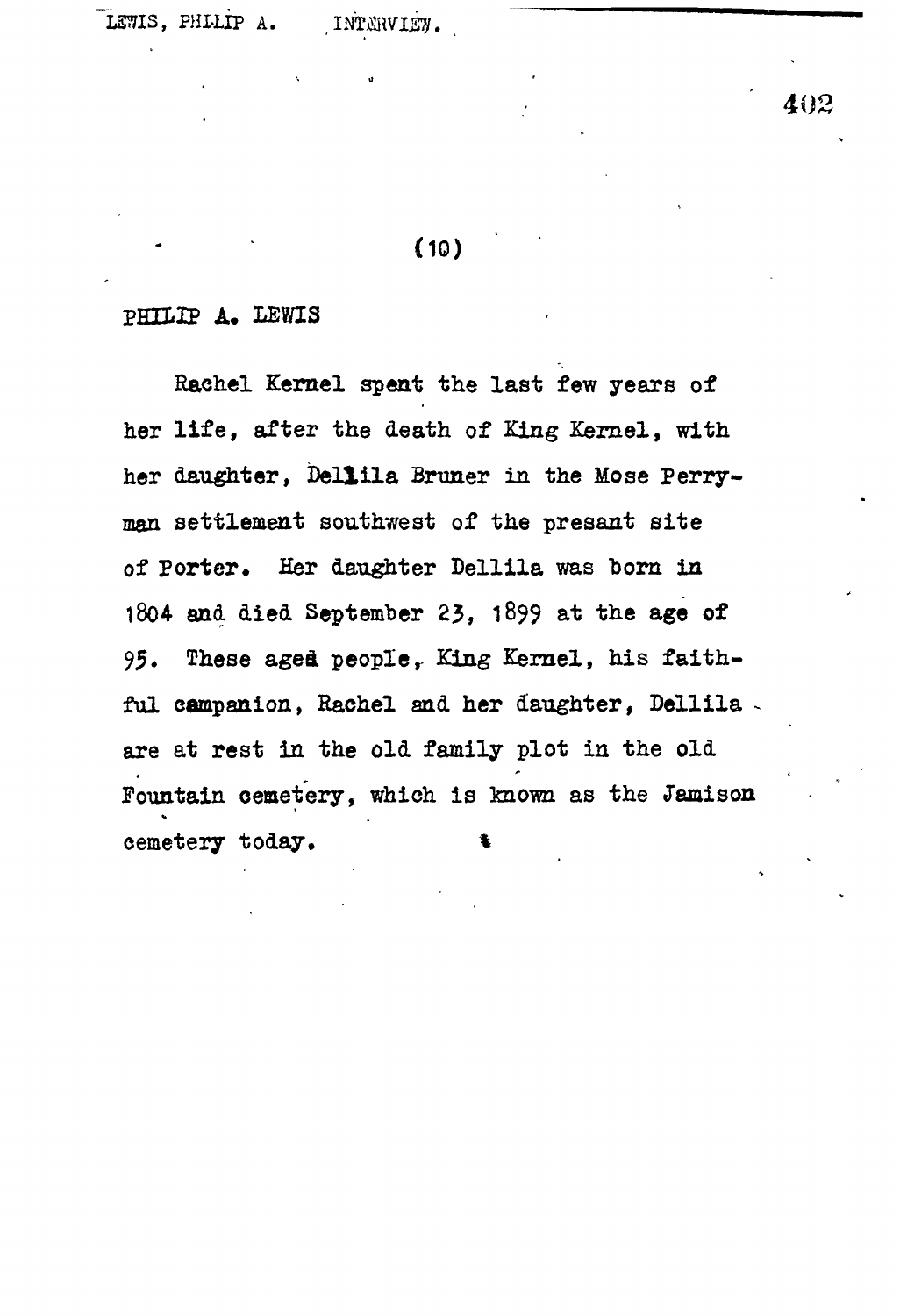#### **(11)**

#### **PHILIP A. LEWIS'**

I was personally acquainted with John Bemo **Ruring** my boyhood days. He claimed to be a Seminole Indian. **He was an aged man, his four children grown and his wife died before I can remember. My opportunity to become so well acquainted with him was due to the fact that he always made his home at my grandmother's** place when hew would be in this part of the country.

**His wife was a daughter of Xendle Lewis, a Creek .** slave owner that came to this country with the Roley **Mclntosh expedition in 1832 and my grandfather, Charles** Lewis was one of his slaves.

**There were four children born to the Beao ramily, . three boys and one girl, Douglas, Alex, John and Onie.**

**Qnie, the daughter, died when she was about eighteen years of age and never was married.**

**xhe old Bemo home place was located just west of** the Marshall place, or one mile north and about one **and one half mile west of the town of Wybark, or to be more acurate it was the southwest of the southwest** of section  $\epsilon$ 5, R19E T16N, Wagoner county.